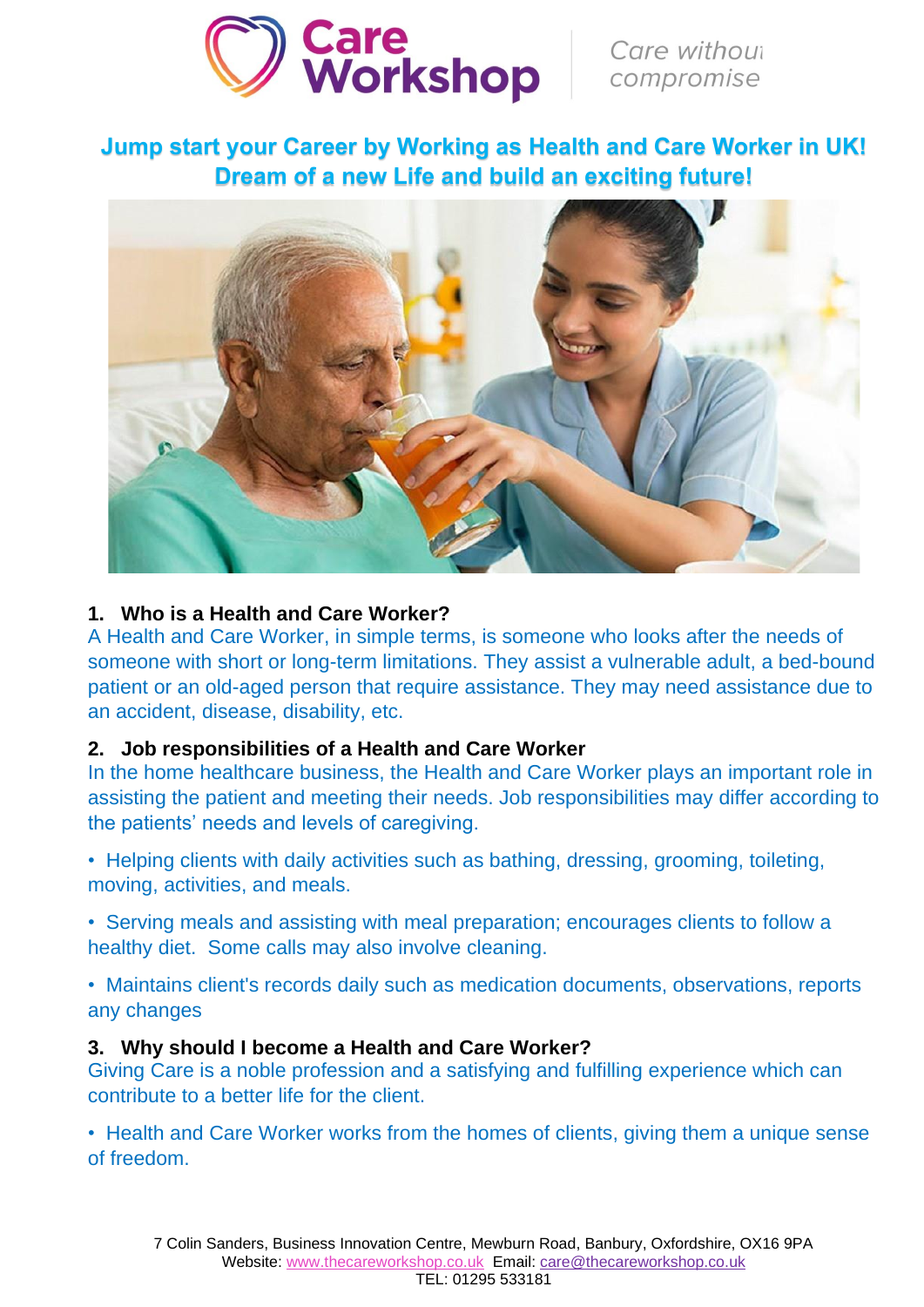

• You don't want to devote many years to formal school but are willing to learn new skills and continue education to do good work with financial independence.

• Along with career opportunities, you can enjoy work flexibility and independence in your workspace.

### **4. The Care Workshop**

Incorporated in the year 2013, we are a passionate home care provider in the UK care sector. From starting with one branch in Birmingham, today we have three branches in Birmingham, Oxfordshire, and Hull. We are a constantly growing firm catering its service users of all ages, cultures and backgrounds with zeal and compassion.

Our Team is made up of like-minded individuals that have a collective passion for providing a quality of care without compromise. We don't hesitate to roll up our sleeves and provide a steadfast approach to the tailored support required

- **5. The Care Workshop's, comprehensive range of services:**
- Home Care
- Live In Care
- Respite Care
- Post Operative short-term care.
- Care for the elderly
- Postnatal care
- Disability assistance
- Mental Health Support assistance
- **6. Are we a regulated service?**
- **Special Needs**
- **Care for Children and Young Adults**
- Bereavement Support
- Appropriate Spiritual / Religious support
- Responsive flexible availability
- Supported Living
- Tailored 24/7 Care

We are registered with Care Quality Commission (CQC). The Care Quality Commission is an executive non-departmental public body of the Department of Health and Social Care of the United Kingdom. It was established in 2009 to regulate and inspect health and social care services in England.

### **7. How is my performance in my role measured?**

The Health Care Workers role is measured on a constant basis. There are quarterly supervisions. The training is monitored. The Customer feedback is taken on regular basis. Meeting with Registered Manager is scheduled to provide professional feedback.

# **8. Benefits of working with The Care Workshop.**

Being paid a competitive salary in the UK and payments transferred on a week-to-week basis. The Care Workshop understands you need support settling into the UK and will work with you to support you to settle. Any questions, concerns support needed to settle and understand the new surroundings in the immediate area that you will be living in will be given. The Care Workshop has a code of conduct which details that there is a duty of care to help you feel safe and comfortable in your new home and surroundings.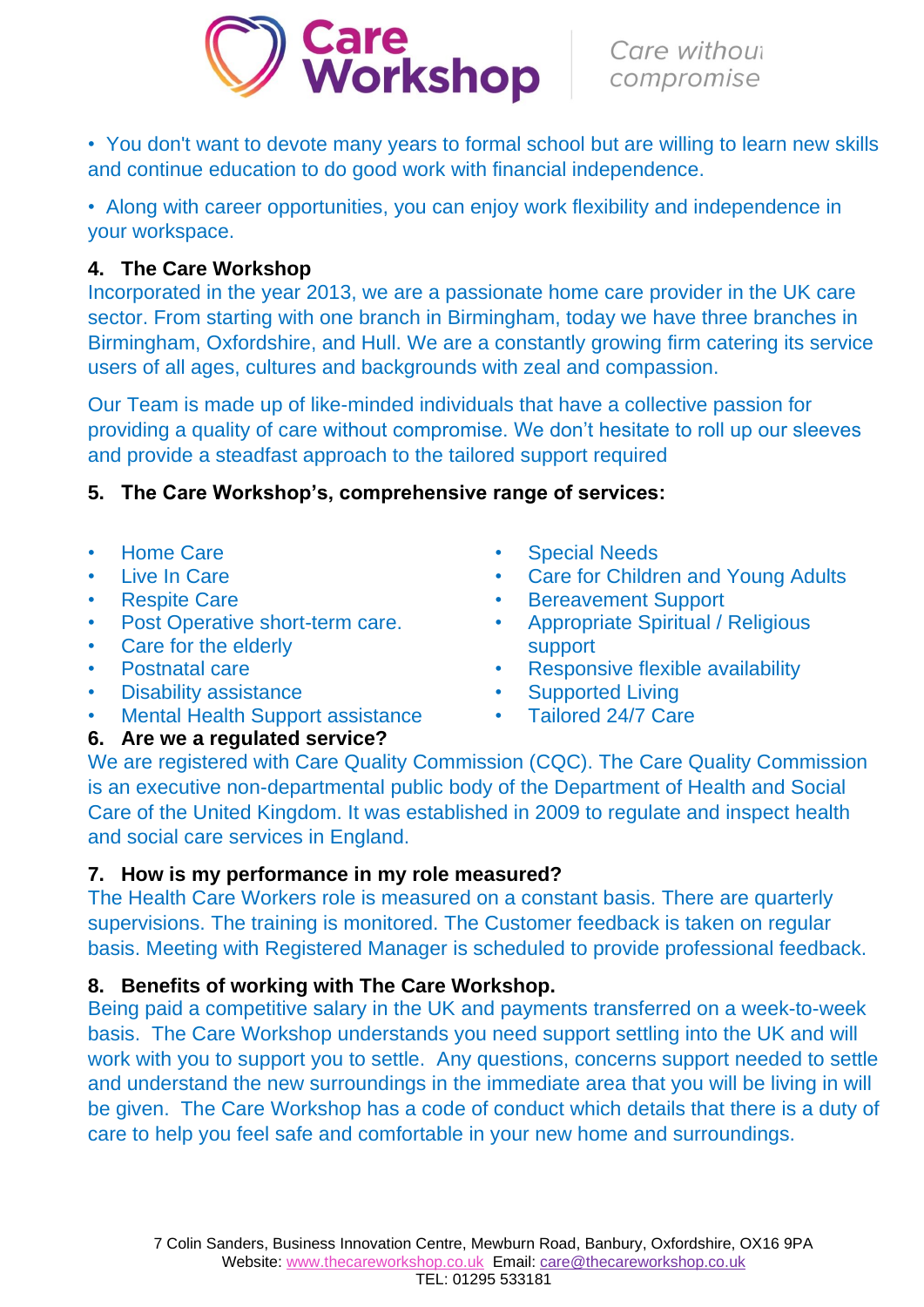

### **9. What training will be given?**

All the relevant training will be provided to do the job in a professional manner. We will be giving online courses though Care Skills Academy, share the current and relevant policies and procedures. Face to face training like First Aid, Moving and Handling, etc. You will also be required to go for shadowing sessions to learn and understand the service user's needs.

## **10. Who will I report to?**

You will be required to report to the Registered Manager and/ or the Management of The Care Workshop

# **11. What will be my Salary?**

You will be paid a minimum salary of £20,480 per year or £10.10 per hour. Please refer the UK Government website for complete understanding your salary.

### **12. What are my holiday entitlements?**

You are legally entitled to 5.6 weeks' paid holiday a year (known as statutory leave entitlement or annual leave). Bank or public holidays do not have to be given as paid leave. An employer can choose to include bank holidays as part of a worker's statutory annual leave.

# **13. What is the cost of the VISA application?**

VISA Application cost as per Immigration Law firms –it is £1,100+VAT – this is paid directly to our solicitors based in the UK

# **14. Who will pay for my air fare?**

The applicant will have to pay their own air fare.

### **15. What support will be given to me by my employer to help me settle in the UK?**

Initially, we will be making an application to the UK's Home Office to indicate that we have a job offer awaiting for you in the UK, subject to your arrival in the UK with a working VISA. The certificate provided to us by the Home Office will give you an advantage to applying for a UK VISA.

Within the first 2 weeks upon arrival in the UK, work related activities will be minimal. The following tasks will be addressed to help you settle and assimilate:

- Settling into new accommodation
- Registering with local doctors
- Where to obtain local shopping for food and clothes
- Applying for a UK bank account so your salary can be paid to you
- Applying for a UK national insurance number
- Answering and supporting with any questions that they have
- Applying for a provisional Driver's license so you can start to obtain driving lessons with a view to passing a test and obtaining a full UK drivers license. This will then enable you to drive your own car as well as the company pool car as and when needed to complete your employment duties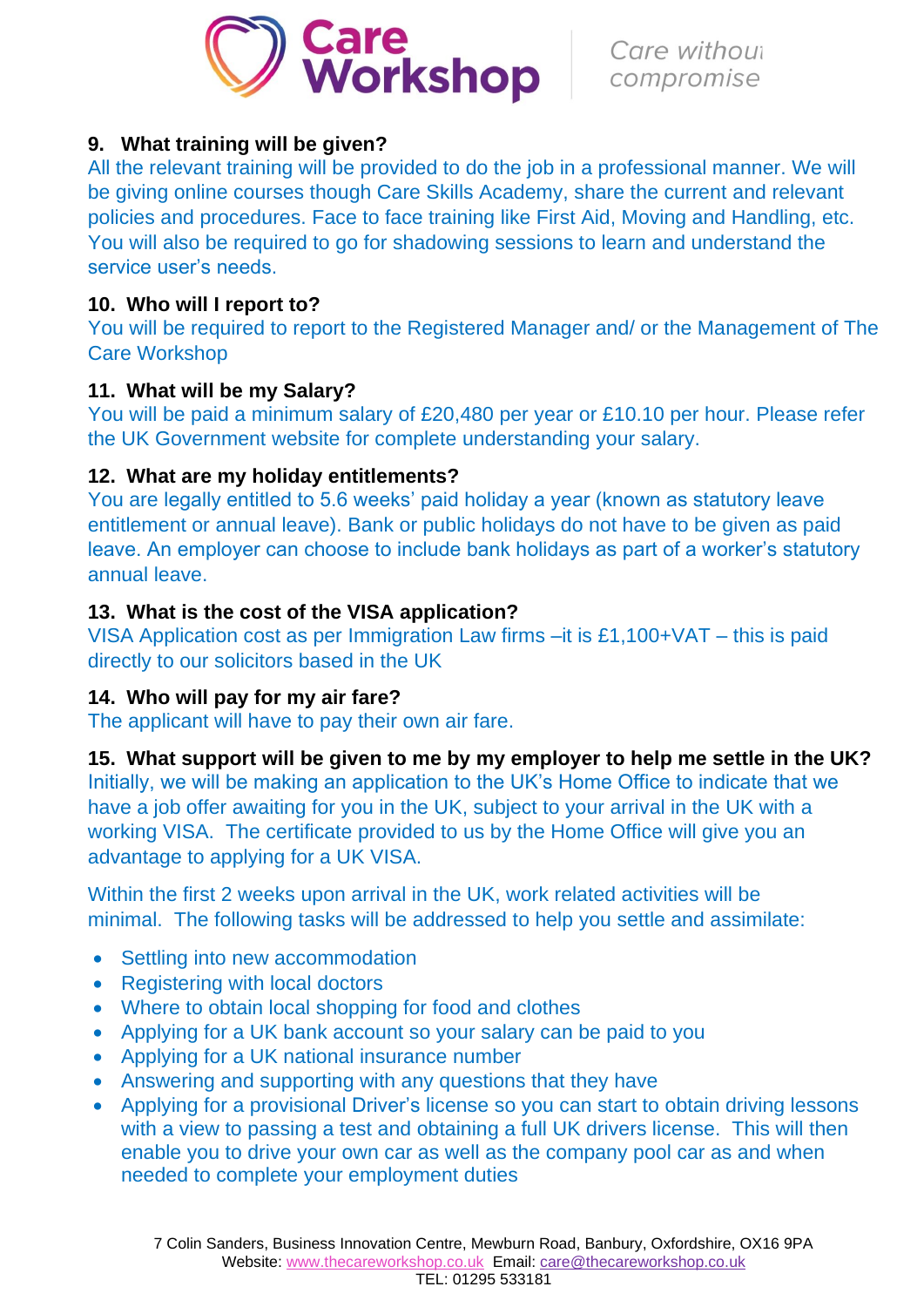

### **16. What qualifications must I have to be able to apply?**

Equivalent to A Level – RQF3 (Regulated Qualifications Framework)

## **17. What is Expected (Documents + Skills) from You**

Good and strong written and spoken English. Willingness to work flexibly and personality that will help forge a positive and professional working relationship with customers and all TCW staff working in the UK and India

You would need to pass the IELTS Test, below is the link to the locations of the IELTS centres in India. You will need this to be able to apply for your VISA to the UK.

#### <https://www.ielts.org/for-test-takers/book-a-test/location-list/india/ukvi>

You must also be tested for tuberculosis (TB) if you want to come to the UK. The test results are valid for 6 months only. Below is the link to the locations of the tuberculosis (TB) centres in India.

[https://www.gov.uk/government/publications/tuberculosis-test-for-a-uk-visa-clinics-in](https://www.gov.uk/government/publications/tuberculosis-test-for-a-uk-visa-clinics-in-india/tuberculosis-testing-in-india#gujarat)[india/tuberculosis-testing-in-india#gujarat](https://www.gov.uk/government/publications/tuberculosis-test-for-a-uk-visa-clinics-in-india/tuberculosis-testing-in-india#gujarat)

A recent TB test will be needed before you will be eligible to apply for a UK VISA

### **18. How much should I take with me to the UK?**

It's likely there may be initially some unexpected costs in relation to deposit on rental property as well as 1 month's residential rent payable in advance. Taking this into account and possibly other contingencies, we recommend that you have approx. **£5,000 savings set aside**. This should be more than enough, given salaries will be paid on a week-to-week basis and you will be earning straight away.

Note this is your money and your contingency. Further to the above, you will need to show proof of funds to the solicitors reflecting a balance of £1,275 in your bank account for more than 28 days to be able to apply for your UK VISA. This will help provide comfort to the UK's Home Office that you have sufficient savings to make a start in your working career within the care industry.

# **19. What will be the total cost of my UK VISA**

- Solicitor fees £1,320  $(E1,100 + VAT)$
- Air Fare £600 (Estimated cost, this will vary depending on airline. This is reflective of economy class 1 way ticket from India to London Heathrow)
- DBS Check £54.99 (This is a one-off cost)

### **20. Who is responsible for the costs incurred if my VISA application is unsuccessful?**